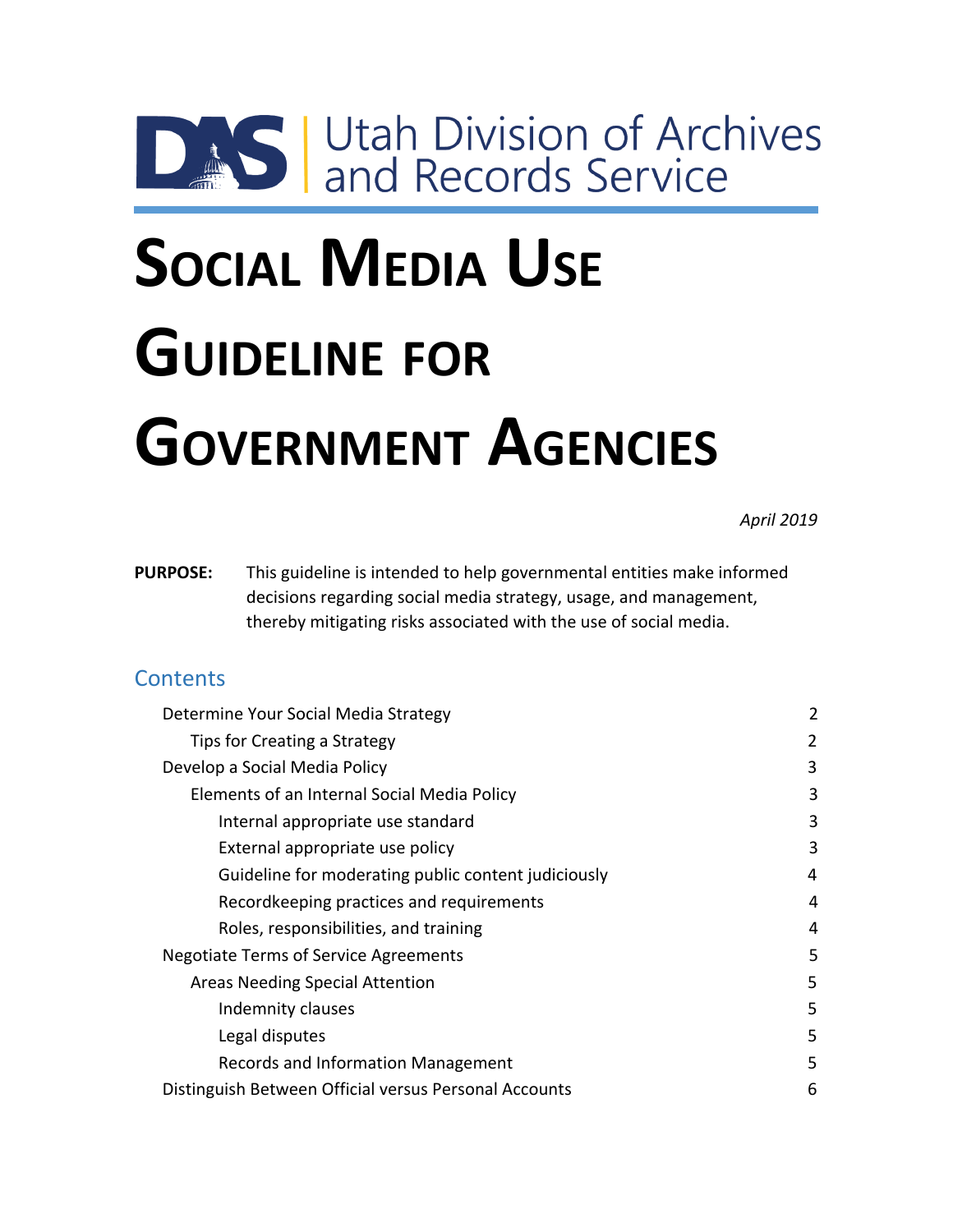| Use Official Accounts for Official Communications           | 6  |
|-------------------------------------------------------------|----|
| Social Media as a Public Record                             | 6  |
| Apply Retention Schedules to Social Media                   | 7  |
| Preserve and Transfer Historical Content                    | 7  |
| Resources for Further Study                                 | 9  |
| Government                                                  | 9  |
| <b>Professional Organizations</b>                           | 9  |
| <b>Vendors or Corporations</b>                              | 9  |
| Attribution                                                 | 10 |
| Works Cited                                                 | 11 |
| <b>Appendix A: Sample Public Comment and Posting Policy</b> | 12 |
| Attribution                                                 | 12 |
| <b>Appendix B: Social Media Use Checklist</b>               | 13 |
|                                                             |    |

# <span id="page-1-0"></span>Determine Your Social Media Strategy

Social media can help your agency connect with the community in an easy, accessible, and cost-effective way. Along with the benefits, using social media has associated challenges of security, privacy, and records management. A simple but sound social media strategy can help optimize the benefits and reduce the risks.

# <span id="page-1-1"></span>Tips for Creating a Strategy

- Define your intent at the outset: what is your overall social media goal? Develop a strategy that aligns the social media use with objectives that support your organization's overall goals.
- Ensure that your agency has the staff support and time necessary to coordinate and create content and monitor social media activity, and the resources to train staff on these processes.
- Identify your audience and determine which social media platforms will best meet their needs as well as your objectives. Make a plan that will create an online interaction that leads to a positive relationship with your audience.
- Know and comply with laws and policies that apply to your social media records, including those pertaining to appropriate use (by both internal and external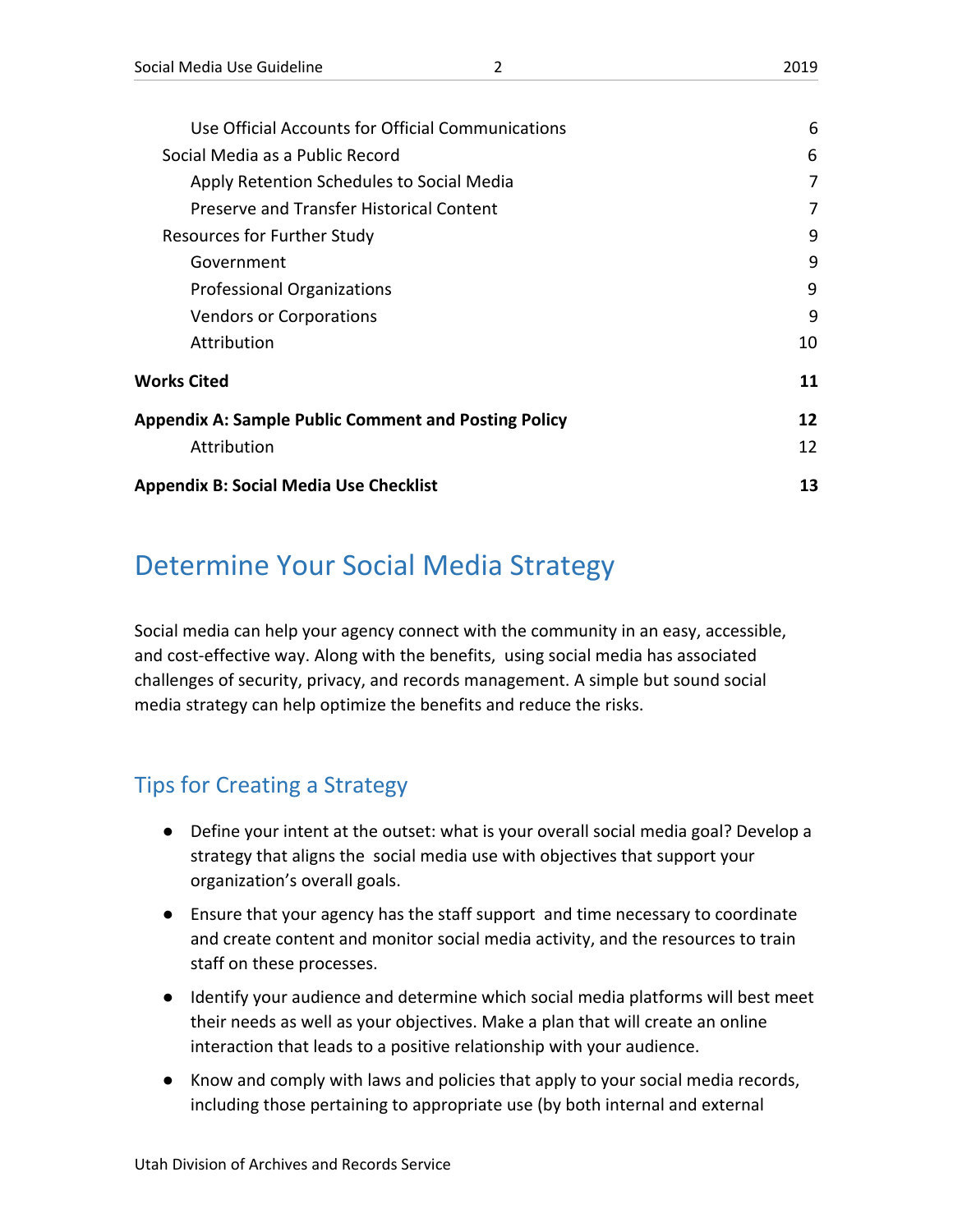● Document your strategy and measure your successes.

# <span id="page-2-0"></span>Develop a Social Media Policy

Social media is an important communication tool that requires implementing clear processes, policies, and assignments.

## <span id="page-2-1"></span>Elements of an Internal Social Media Policy

- <span id="page-2-2"></span>**● Internal appropriate use standard**
	- Establish expectations for how employees should talk about your organization, administration, and initiatives on social media.
	- Guide staff on how to respond to, follow, and engage with social media when it mentions your organization.
	- $\circ$  Clarify what information should and should not be shared on social media.
	- Specify which social media accounts your organization has elected to use and if there are any that are prohibited.
	- Specify who will have administrative access to your social media accounts and who will not.
	- Credit original sources when using open materials. Get permission to use any copyrighted material.
	- Ensure employee accountability for what they post, especially if you allow a lot of people to have access to your social media accounts.

#### <span id="page-2-3"></span>**External appropriate use policy**

- Establish the parameters of your social media site and expectations for how the public should engage with it.
- Publish an outward-facing policy for public commenters and agency moderators to follow, and post it where users will be most likely to find it. The policy needs to: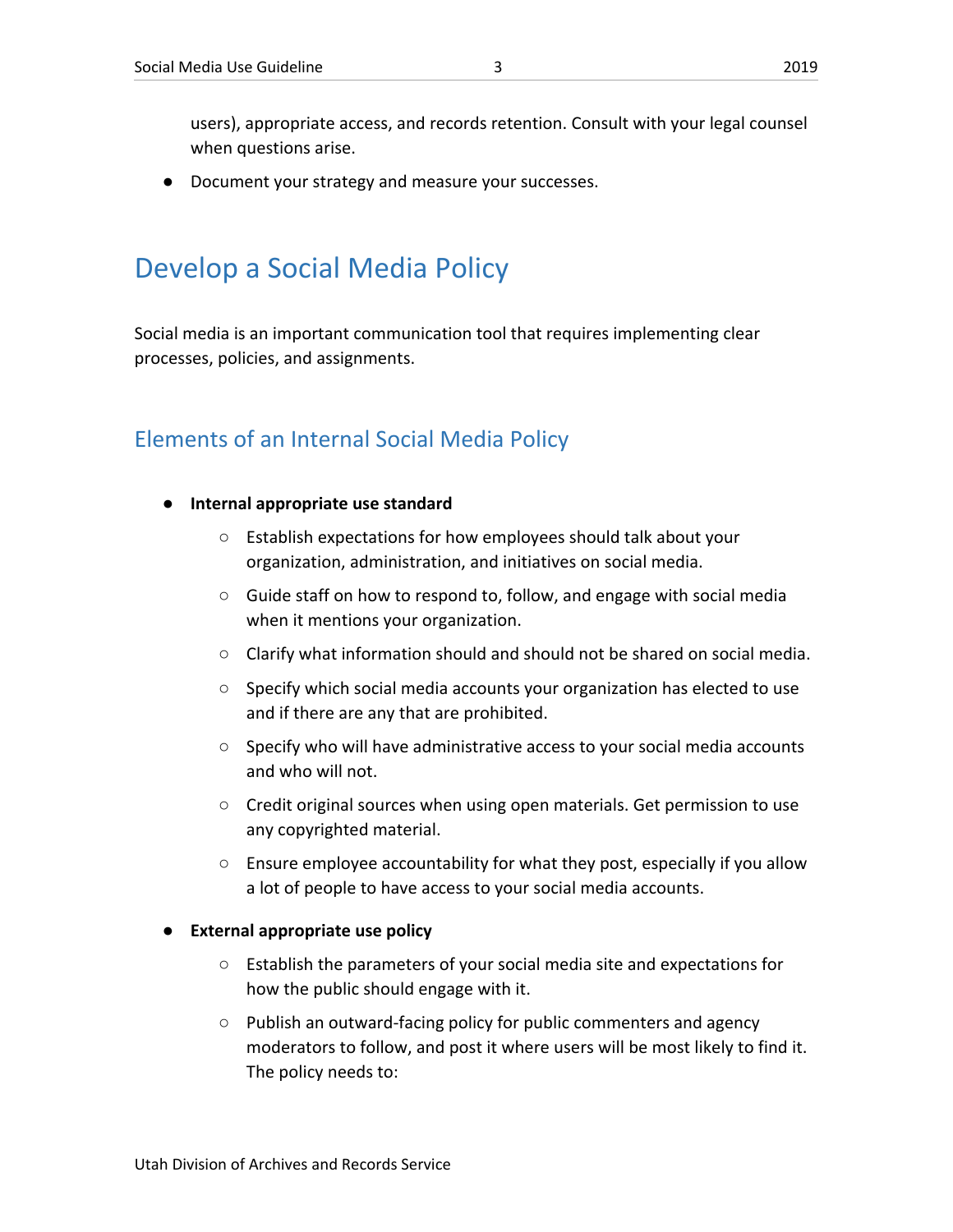- List categories of prohibited speech and behavior that are subject to deletion or banning.
	- Please note that viewpoint discrimination is not allowed. You cannot remove somebody's opinion because it is critical of you or your agency, or because it is contrary to the position of the agency, even if the opinion is stated rudely.
- Be posted publicly
- Be applied consistently
- $\circ$  A sample is included at the end of this guideline (see Appendix A).

#### <span id="page-3-0"></span>**● Guideline for moderating public content judiciously**

- Social media may include public comments or postings which are inconsistent with an administration's policies and may require removal from the site.
- Create clear guidelines for moderating content which aligns with your agency's strategy while also complying with the First Amendment's protection of free speech. These guidelines could be the same as, or in addition to, the outward-facing policy for public commenters mentioned above.
- Train platform moderators to distinguish between a prohibited category of speech and a protected viewpoint.
- Develop a "tiered" moderation policy wherein commenters who repeatedly violate the comment and posting policy receive a set number of warnings before being prohibited from posting.
- $\circ$  Preserve both deleted comments and their context in order to defend challenges to a deletion or prohibition/banning.

#### <span id="page-3-1"></span>**● Recordkeeping practices and requirements**

- Incorporate government recordkeeping needs into terms of service (discussed further in the next section).
- Develop policies and procedures for regular identification and transfer of historical public records on social media to the Division of Archives and Records Service (aka State Archives). Social media platforms are unique and the content generated in each platform must be evaluated and captured in ways best suited that particular platform.
- Contact the Division of Archives and Records Service records and information management [\(RIM\) specialists](mailto:recordsmanagement@utah.gov) for information about capturing your social media accounts, posts, and comments for archiving.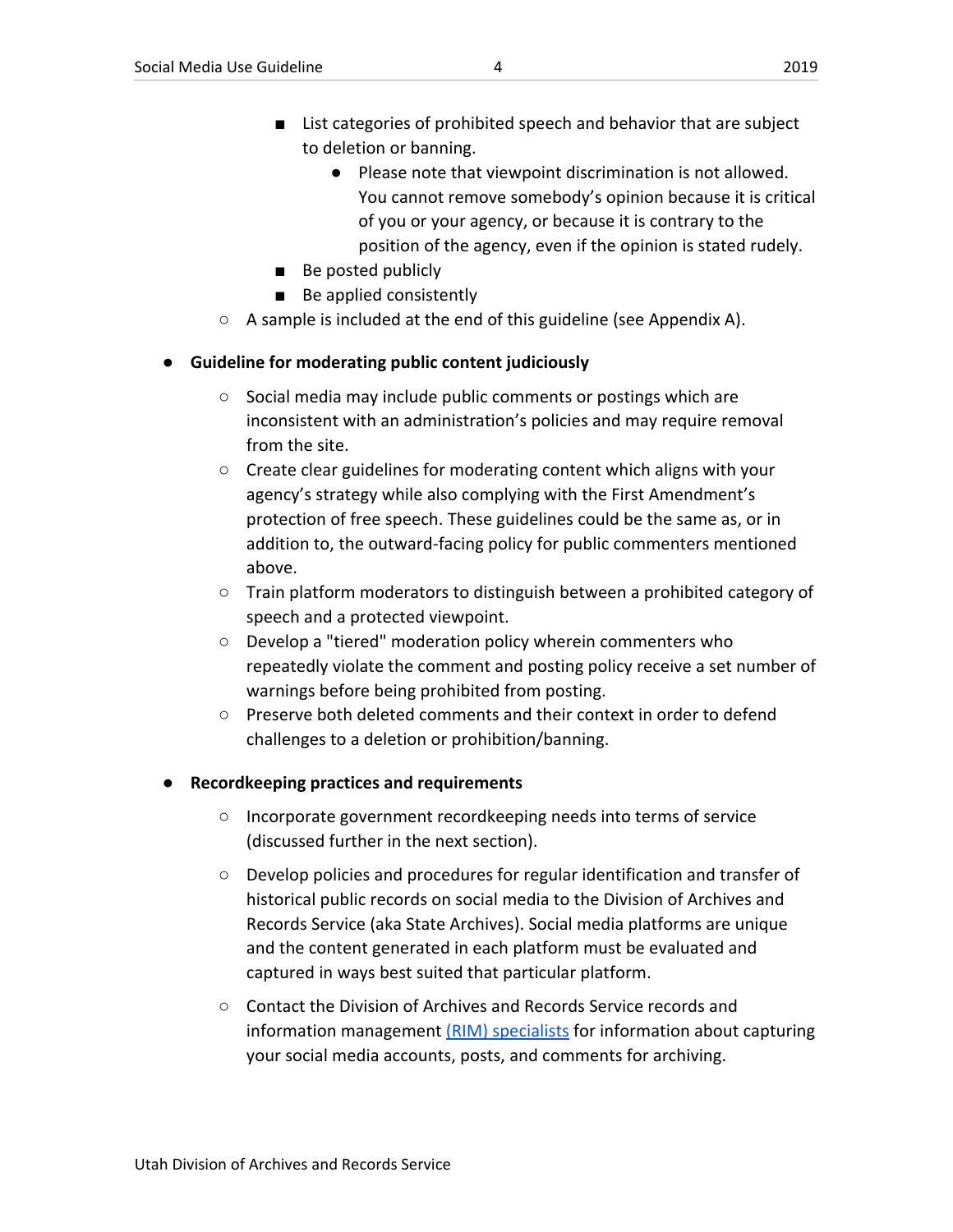#### <span id="page-4-0"></span>**● Roles, responsibilities, and training**

- $\circ$  Clearly define for each platform who will create content, monitor quality and appropriateness of content, schedule postings, moderate public comments, own content, manage the accounts, etc.
- $\circ$  Educate staff regarding social media policies and train them to fulfill their roles correctly.

# <span id="page-4-1"></span>Negotiate Terms of Service Agreements

Government agencies have specific needs and limitations that should be reflected in social media Terms of Service (ToS) agreements. Do not just "click through" and agree with standard social media terms of service. Work with your IT, legal counsel, in-house fiscal authorities, etc. to negotiate enterprise-level agreements with social media vendors that meet the standards of your agency and cover the appropriate provisions (Council of State Archivists & National Governors Association, 2018, p. 2).

# <span id="page-4-2"></span>Areas Needing Special Attention

Special attention should be paid to the following areas in ToS agreements:

- <span id="page-4-3"></span>**● Indemnity clauses**
	- Frequently, government indemnity (defined as liability for loss or damage from another party) is limited by constitution or law. The ToS should adequately reflect the level of indemnity appropriate to the government agency. In many cases, this means striking the indemnity clause.

#### <span id="page-4-4"></span>**● Legal disputes**

- $\circ$  ToS agreements often specify that legal disputes be heard in a state favorable to the social media provider and under the law of that state. This may be in opposition to state or local government practices.
- <span id="page-4-5"></span>**● Records and Information Management**
	- The ToS agreement should ensure that the records created as part of the social media platform comply with all relevant state records management laws and regulations throughout the life and termination of the agreement.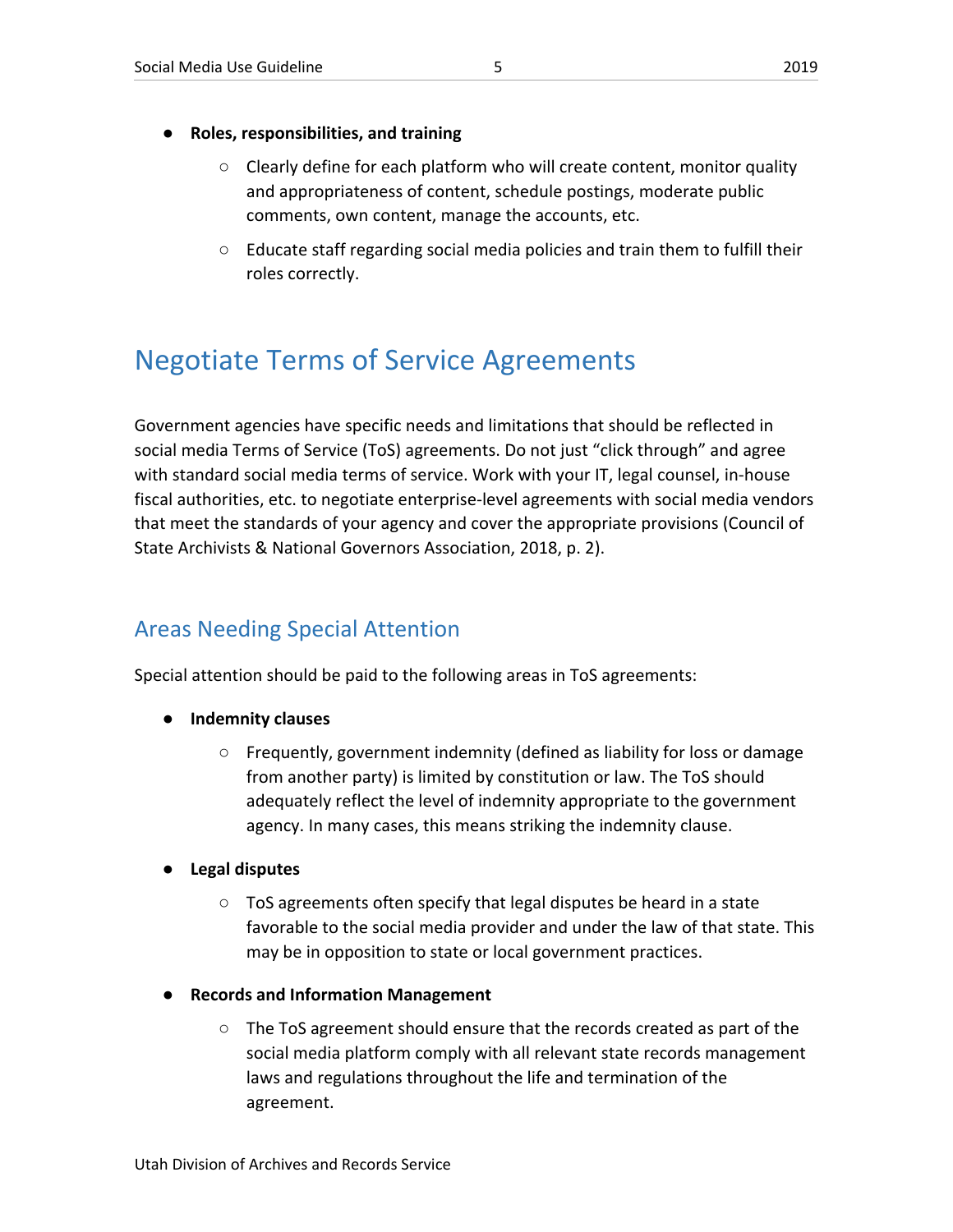- $\circ$  If the provider can export a record, the agency should include a clause in the terms of service agreement that stipulates how and when this will occur. This clause should state that export shall occur before the provider deletes or otherwise destroys the public records that reside in their systems.
- Include instructions for notification and export requirements if the provider goes out of business or is purchased by another company.
- $\circ$  Specify what will happen when an employee or official who uses one of your agency's social media accounts leaves or is terminated. Determine whether you want the account to be closed or to remain open, and how your agency will retain access to it.

# <span id="page-5-0"></span>Distinguish Between Official versus Personal Accounts

Any social media accounts used for government business are subject to Utah's public records laws: the Government Records Access and Management Act [\(GRAMA, Utah Code](https://le.utah.gov/xcode/Title63G/Chapter2/63G-2.html?v=C63G-2_1800010118000101) [63G-2\)](https://le.utah.gov/xcode/Title63G/Chapter2/63G-2.html?v=C63G-2_1800010118000101) and Public Records Management Act ([PRMA, Utah Code 63A-12\)](https://le.utah.gov/xcode/Title63A/Chapter12/63A-12.html). If personal accounts are used for government business, then the content created is a public record, and the personal accounts must be managed and archived according to these public records laws. For this reason, it is best practice to not use personal accounts for government business.

## <span id="page-5-1"></span>Use Official Accounts for Official Communications

To simplify compliance, ensure that:

- Public officials and all staff use official media accounts for all government business.
- Government communications do not originate from personal accounts (although they can be amplified via personal accounts).
- Personal communications are never made via public accounts.
- Elected officials do not use government accounts to post content reflecting the interests of political campaigns or parties.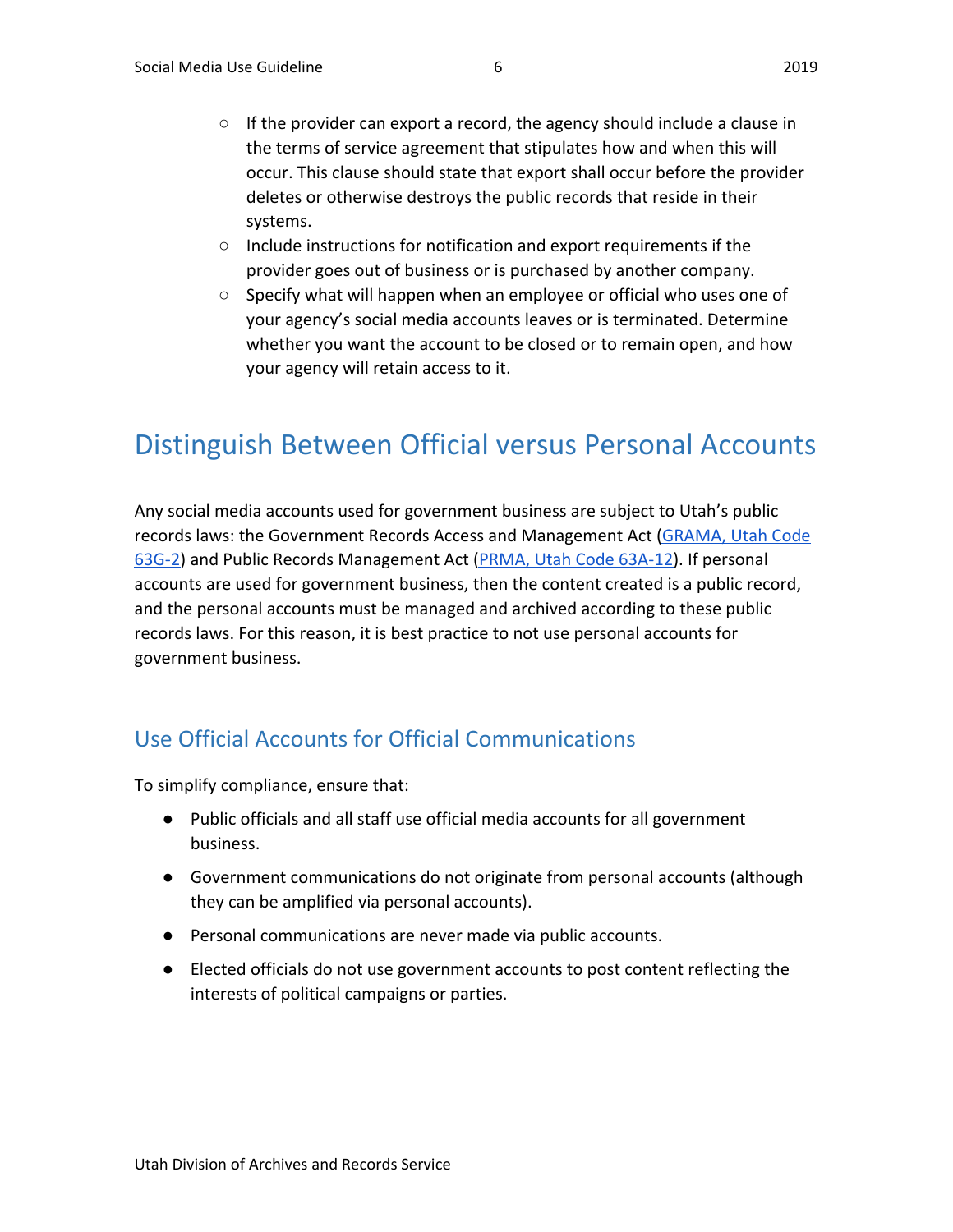# <span id="page-6-0"></span>Social Media as a Public Record

Significant governance happens via social media. Social media communications have been used to inform the public in times of uncertainty, to unveil public policy, and as evidence in court cases. Even tweets may offer insights into government decisions and practices. Social media content that relates to transactions of government business and accounts created by government are government records, and their management and care are governed by the same laws that apply to government records in any other format or storage medium.

## <span id="page-6-1"></span>Apply Retention Schedules to Social Media

Records published on social media platforms and websites do not all have the same value. The content and its value will make a difference in determining retention and disposition. However, it may not be a good idea (or even possible) to delete content from a social media platform; it may be best to focus on identifying content that has historical value.

Several existing retention schedules apply to records on social media. A dashboard displaying an agency's accomplishments for the year could be the equivalent of an annual report and would follow the general retention schedule [\(GRS\)-3, Annual or Official](https://axaemarchives.utah.gov/grsdetail.php?fq=grsItemRecordId:21199) [Reports](https://axaemarchives.utah.gov/grsdetail.php?fq=grsItemRecordId:21199). Content in a post could be equivalent to a government publication, which would follow [GRS-1678, Publications](https://axaemarchives.utah.gov/grsdetail.php?fq=grsItemRecordId:21140), or to a press release, which would follow [GRS-1716, Public](https://axaemarchives.utah.gov/grsdetail.php?fq=grsItemRecordId:1716) [Relations Records](https://axaemarchives.utah.gov/grsdetail.php?fq=grsItemRecordId:1716). Or content could be only temporarily valuable, such as a Tweet announcing that the office will be closed due to construction, which would follow [GRS-1759, Transitory Correspondence](https://axaemarchives.utah.gov/grsdetail.php?fq=grsItemRecordId:21218).

One important thing to remember when managing social media records is that only the record copy needs to follow the retention schedule; if you publish content on social media and have another copy elsewhere, you may choose which copy is the record copy. However, keep in mind that:

- If the record copy is destroyed, but another copy still exists, it now becomes the record copy (by default).
- If there is public comment on a social media post, the post and comment are now a unique record, with no identical copy elsewhere.

The most practical approach may be to identify records with long-term or historical value and focus records management efforts on preserving them effectively.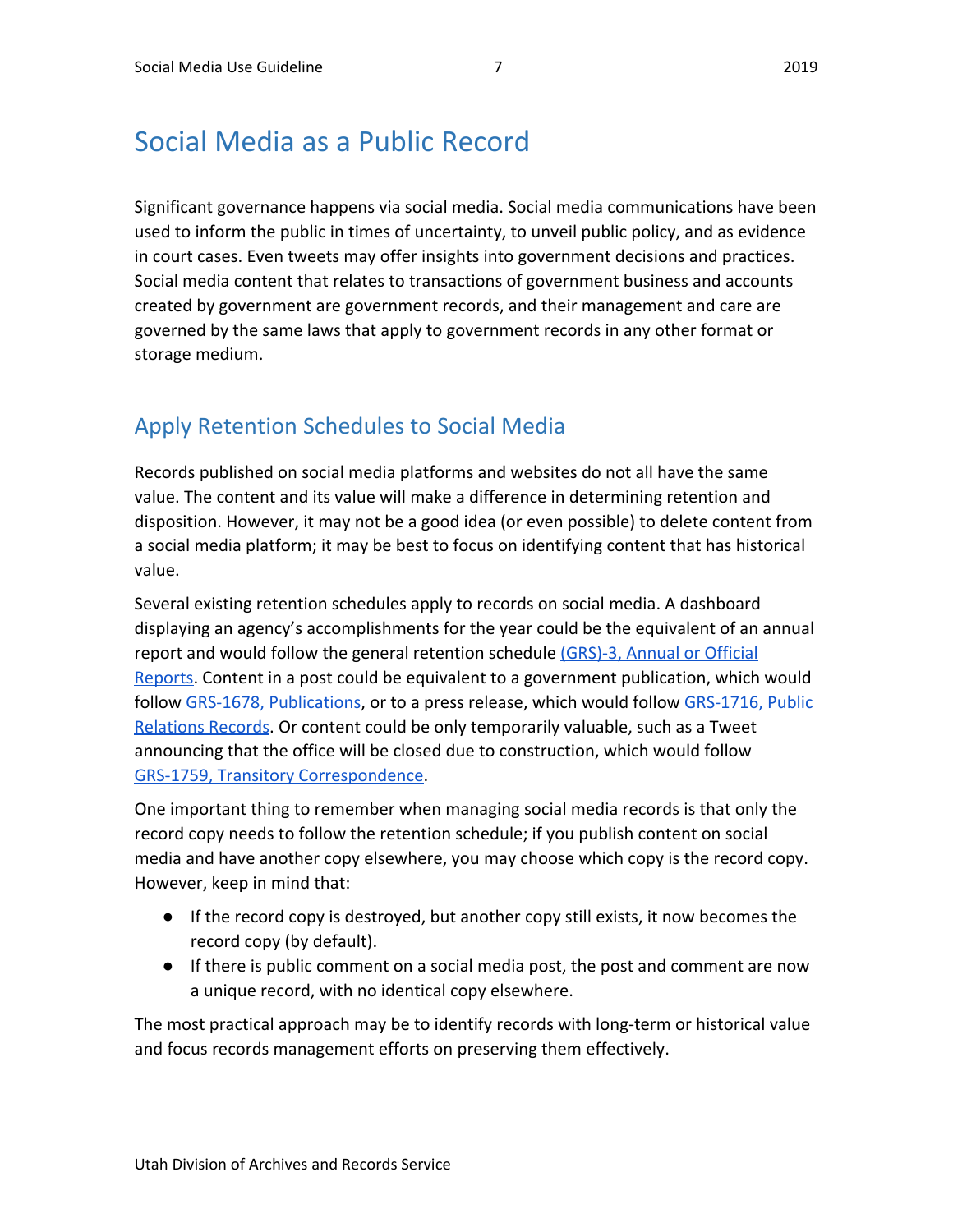# <span id="page-7-0"></span>Preserve and Transfer Historical Content

Public records in social media that should be captured and preserved may include:

- Evidence of an administration's policies, business, or mission
- Information only available on the social media site
- Official agency information
- Direct communication with the public using social media

Preserved social media records should include content, context, and structure, along with the associated metadata (e.g., author, date of creation). There are social media preservation tools on the market that can facilitate the preservation of, and access to, social media content. Forrester Research, Inc. has published a market review of social media archiving tools, and asserts that "Social archiving vendors help meet...emerging challenges with tools that directly capture social posts, fully recreate metadata, and enable quick, intuitive searches to handle review and supervision tasks," (Hayes, Nick & Cheryl McKinnon, 2015, p. 1).

Features to look for in a social media archiving tool include:

- Has archive options for all of your social media platforms (Facebook, Instagram, Google+, LinkedIn, Pinterest, Twitter & YouTube, blogs, Flickr, etc.)
- Archives social media records in their native format, preserving all metadata and context.
- Live captures and archives data, automatically 24/7
- Archives ALL social media account information (the past, present, and future)
- Creates custom retention rules per account
- Searches and filters internal and external (public) social media archive while maintaining context and metadata
- Searches across all social media archive accounts agency-wide
- Exports data in its original format and context--whether performing an export based on a specific topic or exporting the entire archive directory and its contents
- Creating agency maintains ownership rights to ALL social media data archived by a third party archiving solution
- Comprehensive reporting
- Connects to your own local backup (your servers) as well as having cloud-based backups (their servers)
- Creates and exports an audit/maintenance log
- Imports data from other archiving systems
- Encrypts data with 256-bit encryption, and is SSAE16/SOC2 Audit Certified
- Runs a checksum as part of each backup procedure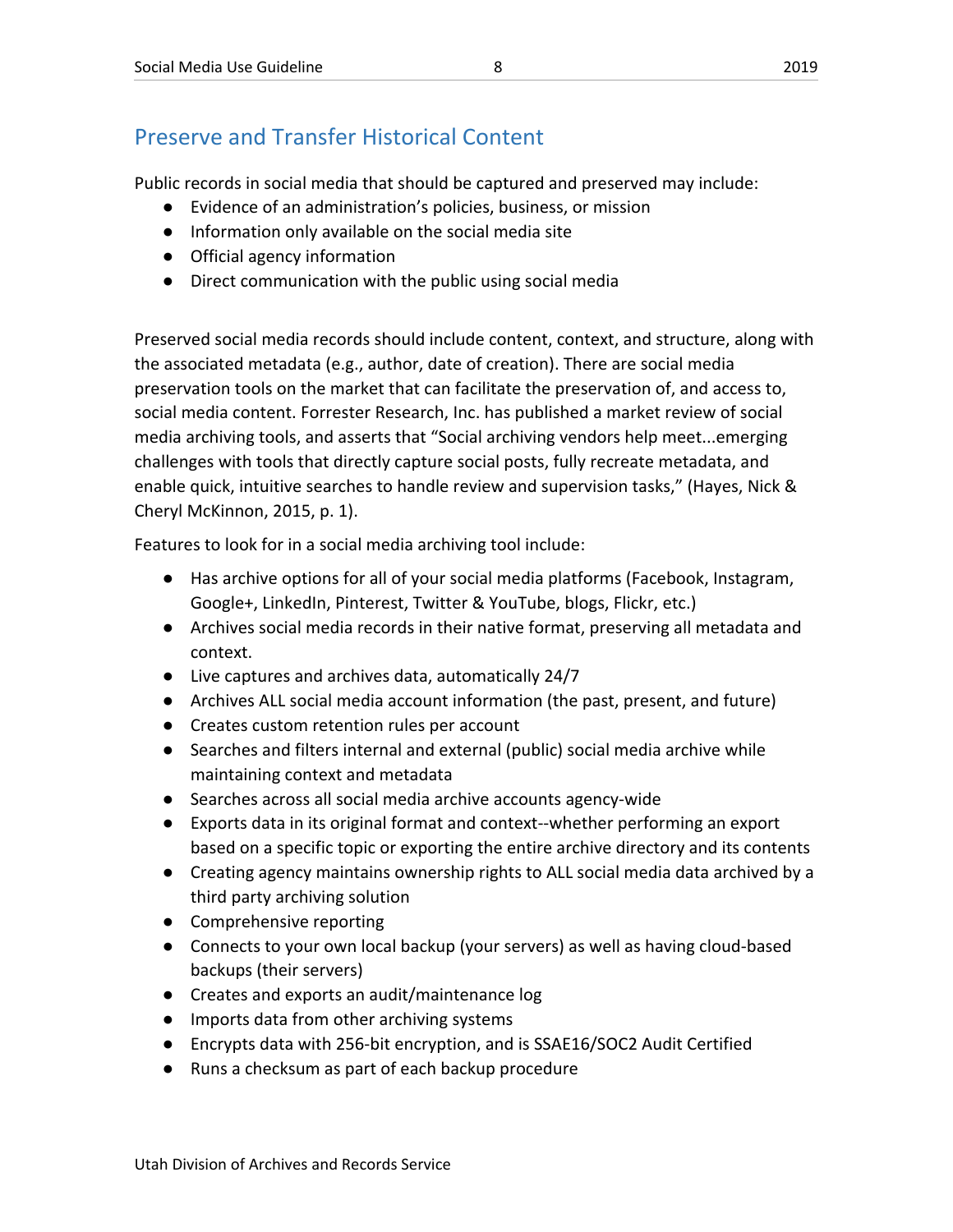The State of Utah currently has a contract with ArchiveSocial for archiving social media accounts and content. Contact the Division of Archives and Records Service [\(RIM\)](mailto:recordsmanagement@utah.gov) [specialists](mailto:recordsmanagement@utah.gov) if you have questions about capturing and preserving your social media accounts, posts, and comments for archiving.

# <span id="page-8-0"></span>Resources for Further Study

#### <span id="page-8-1"></span>Government

#### **National Archives and Records Administration (NARA)**

- ➢ "Guidance on managing social media records," *[Bulletin 2014-02](https://www.archives.gov/records-mgmt/bulletins/2014/2014-02.html#purpose)*, 2013
- ➢ *[Social Media Policies](https://www.archives.gov/social-media/policies)* [and](https://www.archives.gov/social-media/policies) *[Public Comment Policies](https://www.archives.gov/social-media/policies)*, 2018

#### **Utah Department of Technology Services**

➢ *[State of Utah Social Media Guidelines](https://dts.utah.gov/standard/state-of-utah-social-media-guidelines)*, 2016

#### **Utah Division of Archives and Records Service**

- ➢ *[Records Management Essentials](https://archives.utah.gov/recordsmanagement/CSS/rm-essentials.html)*, 2018
- ➢ [Records and Information Management Specialists](https://archives.utah.gov/recordsmanagement/records-analysts.html) (formerly known as Records Analysts)

#### <span id="page-8-2"></span>Professional Organizations

#### **ARMA International – <http://www.arma.org/>**

Guidelines, webinars, blogs, periodicals, etc., available upon purchase or with membership.

➢ *Using Social Media in Organizations*, 2012

#### **Council of State Archivists and National Governor's Association**

➢ *[Social Media and Public Records: Developing a Social Media Use Policy](https://www.statearchivists.org/files/2415/4265/8810/SocialMediaAndPublicRecords_2018.pdf)*, 2018; guideline for government agencies.

#### **Freedom Forum Institute**

➢ *[First Amendment FAQs](https://www.freedomforuminstitute.org/first-amendment-center/first-amendment-faq/)*, 2018; identifies nine types of speech that are not protected under the First Amendment.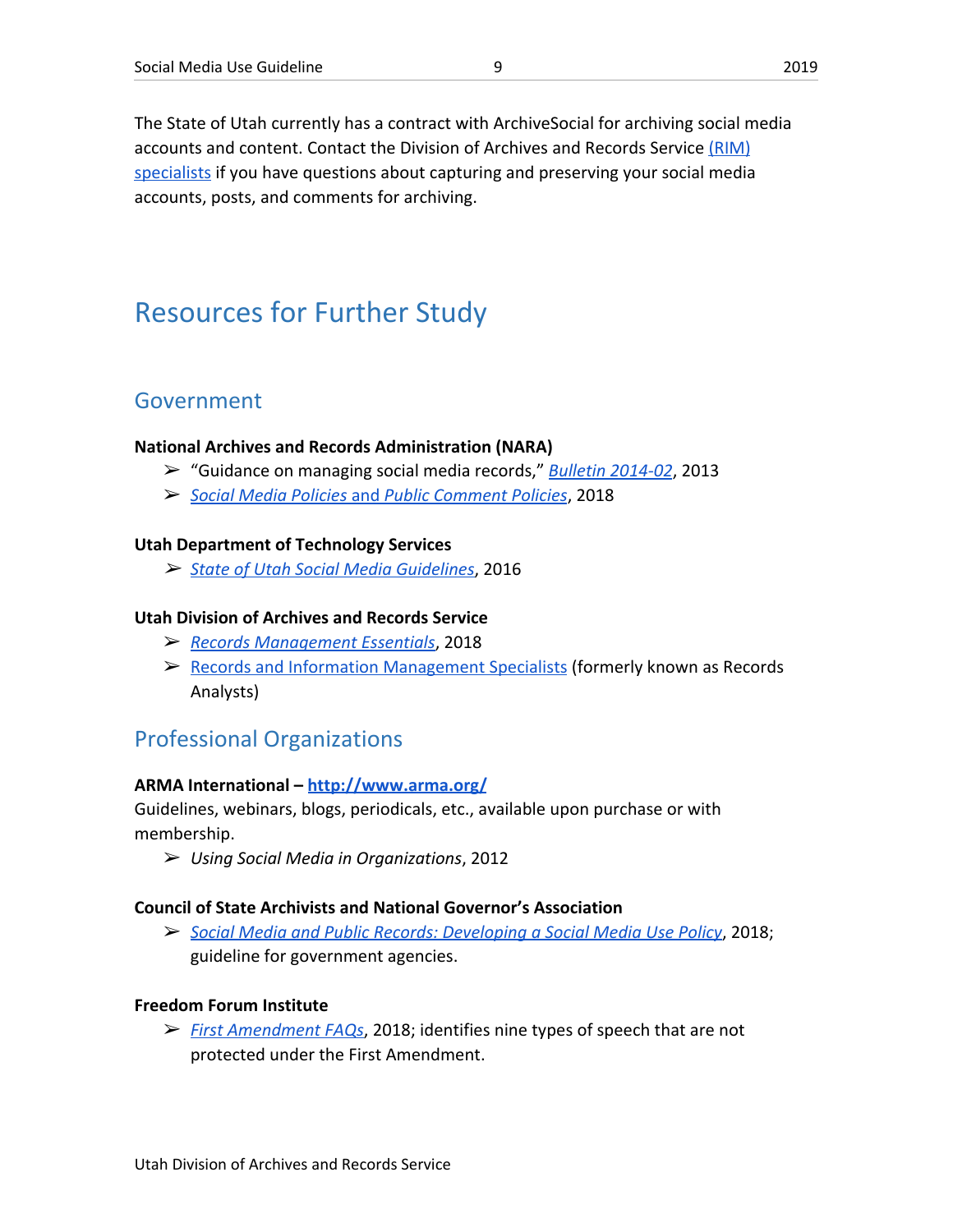## <span id="page-9-0"></span>Vendors or Corporations

#### **ArchiveSocial**

➢ *[Resources for Government](https://archivesocial.com/social-media-resources-for-government/)*, 2018; includes policies, guides, ebooks, case studies, and videos.

#### **Forrester Research**

➢ *Market [Overview:](https://www.forrester.com/report/Market+Overview+Social+Media+Archiving/-/E-RES117533) Social Media Archiving*, 2015

#### **SMARSH**

➢ *[The Public Sector Guide to Social Media Strategy and Policy 2017 Edition](https://www.smarsh.com/guides/public-sector-guide-social-media-strategy-policy-2017-edition)*, 2017

#### **YouTube**

➢ *[Community Guidelines](https://www.youtube.com/yt/about/policies/#community-guidelines)*, 2018; example of a public use policy.

### <span id="page-9-1"></span>Attribution

Portions of these guidelines have been adapted, with permission, from NGA and CoSA's [Social Media and Public Records: Developing a Social Media Use Policy](https://www.statearchivists.org/files/2415/4265/8810/SocialMediaAndPublicRecords_2018.pdf) guideline.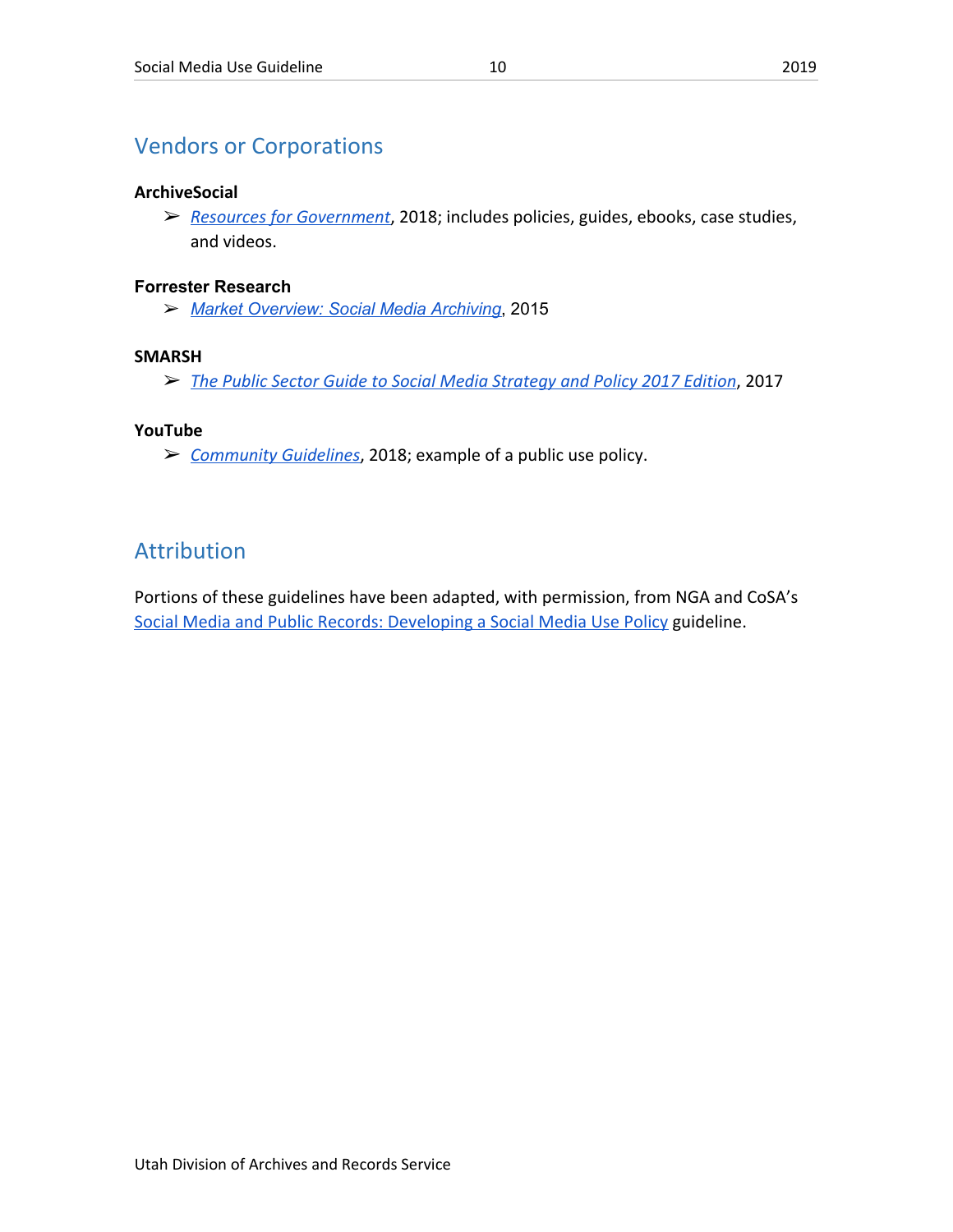### <span id="page-10-0"></span>Works Cited

- Council of State Archivists & National Governors Association. 2018. "Social Media and Public Records: Developing a Social Media Use Policy." Accessed December 20, 2018. https://www.statearchivists.org/files/2415/4265/8810/SocialMediaAndPublicRecords\_2018.pdf
- Hayes, Nick and Cheryl McKinnon. 2015. "Market Overview: Social Media Archiving." Forrester Research, Inc.. Cambridge, Massachussetts.
- U.S. National Archives and Records Administration. 2018. "Blog Comment and Posting Policy" National Archives. November 7. Accessed December 20, 2018. https://www.archives.gov/social-media/policies/blogs-comment-policy.html.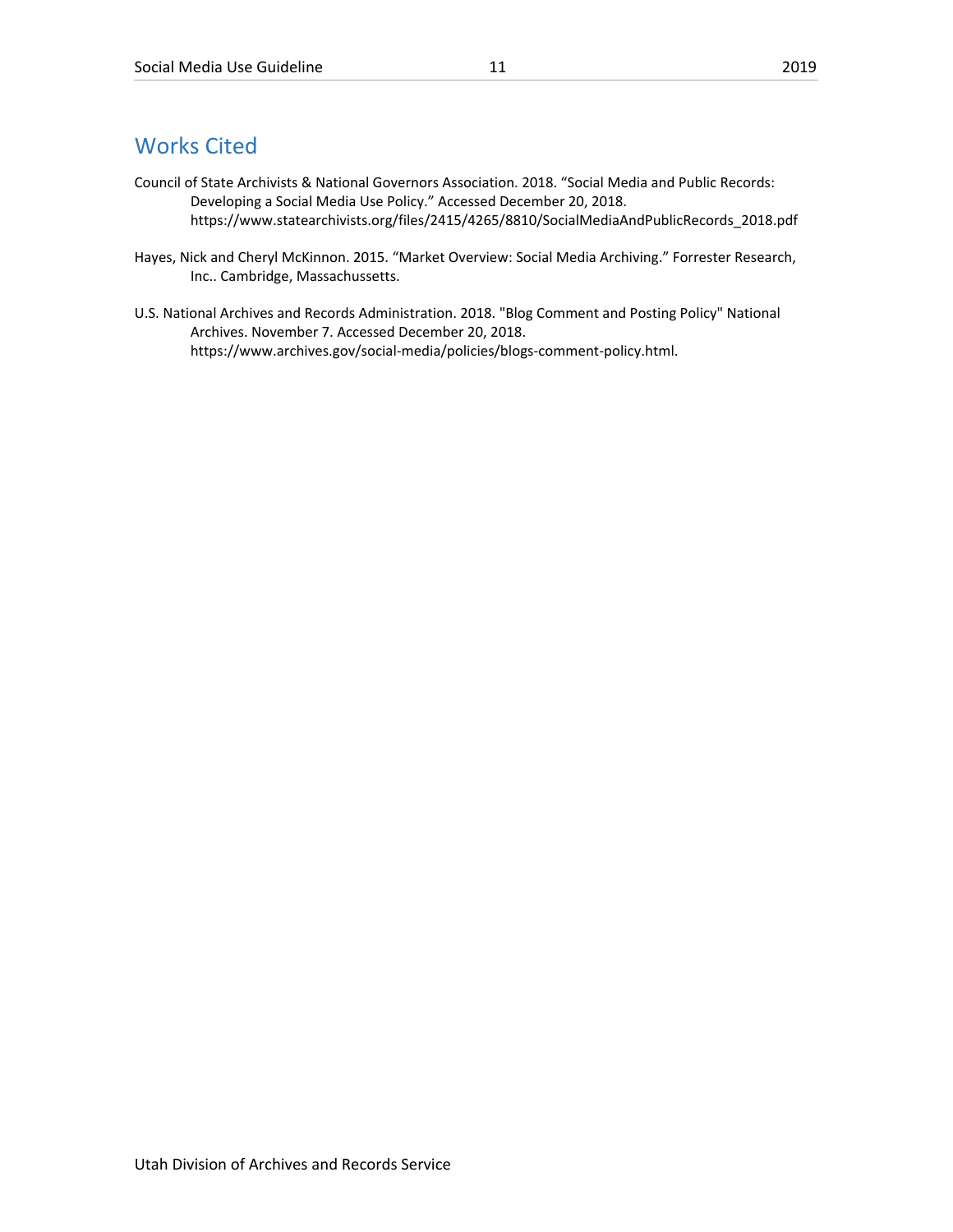# <span id="page-11-0"></span>Appendix A: Sample Public Comment and Posting Policy

We welcome your comments on our [*name of applicable social media platform*]. Here is some information you should know in advance:

- Our [*platform*] account is moderated and we will only allow comments from commenters over 13 years of age.
- We will remove comments that contain abusive, vulgar, offensive, threatening or harassing language, personal attacks of any kind, or offensive terms that target specific individuals or groups.
- We will remove comments that contain personal information (whether your own or someone else's), including home address, home or cell phone number, or personal e-mail address. Any information that would be considered private, protected, or controlled per GRAMA will likewise be removed.
- Gratuitous links to sites are viewed as spam and may result in the comment being removed.
- We will remove comments that are clearly off-topic, that promote services or products, or that promote or oppose any political party, person campaigning for elected office, or any ballot proposition.
- Reporters should send questions through [*your preferred method*] and refrain from submitting questions here as comments.
- We do not discriminate against any views, but reserve the right to not post or to remove comments that do not adhere to the above standards.
- Commenters who repeatedly violate this policy may be prohibited from posting.
- Communications made through our [*platform's*] messaging system will in no way constitute a legal or official notice or comment to [*your agency*] or any official or employee of [*your agency*] for any purpose.
- It is presumed that by posting a comment you are agreeing to have it released into the public domain, so do not submit anything you do not wish to broadcast to the general public.
- Your comments are welcome at any time. We will review and post comments as quickly as we are able.

# <span id="page-11-1"></span>Attribution

Portions of this sample policy have been adapted from the U.S. National Archives and Records Administration's ["Blog Comment and Posting Policy.](https://www.archives.gov/social-media/policies/blogs-comment-policy.html)"